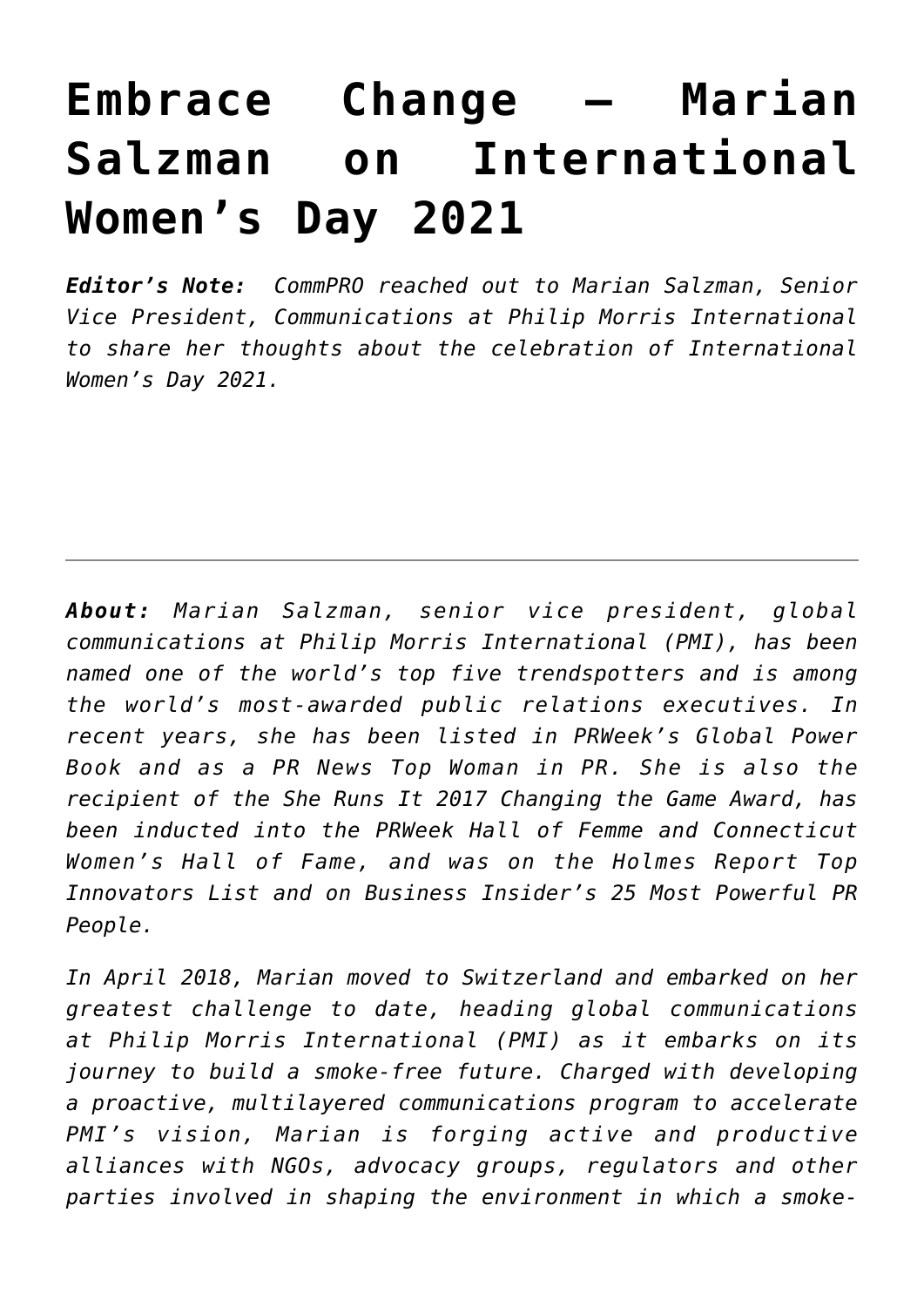*free future can be realized.*

*Since Marian took charge of global communications at PMI, she has made bold strategic moves to transform the function itself and how it sits within the company. Her goal: reintroduce PMI into, as she puts it, "civilized society" and engage that society in meaningful conversations about the future of tobacco. Reporting directly to Global CEO André Calantzopoulos, she is remaking the group—including directly overseeing a staff of almost 100 communications professionals based on three continents who are responsible for media relations, scientific engagement, content development, crisis management, internal communications, sponsorships and more. She is ensuring that PMI is positioned at the forefront of a new discussion about tobacco and the reduced-risk products (RRPs) available today and in development.*

## *Marian Salzman—A Globally Recognized Trendspotter*

*Before joining PMI, Marian was CEO of [Havas PR North](https://redhavas.com/) [America](https://redhavas.com/) for nearly a decade, and chaired its global PR assets known as its PR Collective (networked but not a network). There, she reshaped the creative output, creating one of the most buzzed-about boutique agencies in North America and achieving top-five status at key U.S. and global awards shows. Marian also served on the Havas Worldwide general managers group and as co-chairman of the company's first international steering committee for its social media assets. In recognition of these efforts, she was named PRWeek's PR Professional of the Year for 2011.*

*Prior to Havas PR, Marian was the chief marketing officer at both Porter Novelli and JWT Worldwide and the chief strategic officer at Euro RSCG Worldwide (Havas Creative). Her first international assignment was in the 1990s, as the Amsterdambased lead of TBWA's Department of the Future. Marian was also an entrepreneur who launched American Dialogue (Cyberdialogue) focus groups in cyberspace back in the early 1990s, when the*